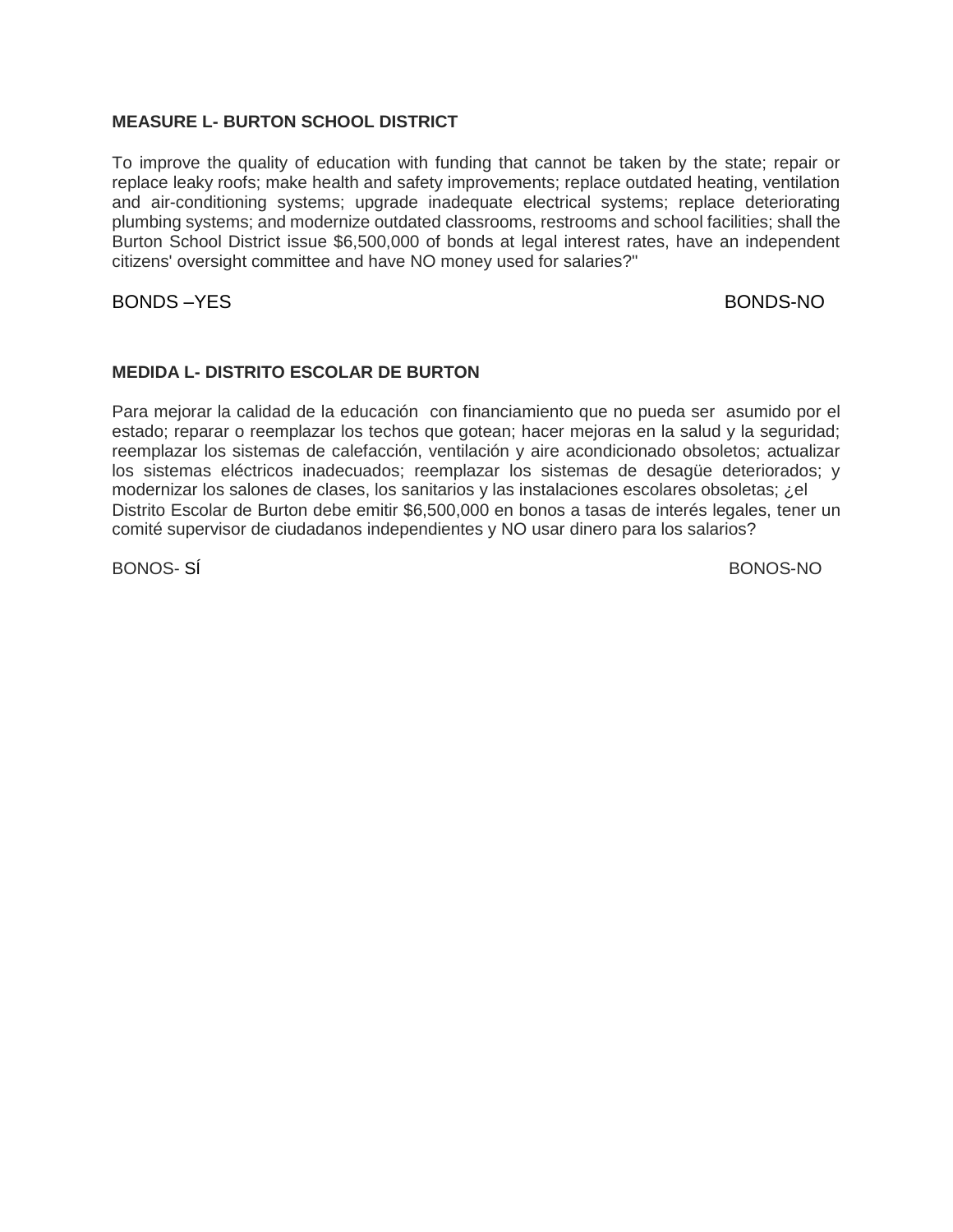#### **BURTON SCHOOL DISTRICT DISTRITO ESCOLAR DE BURTON**

#### **IMPARTIAL ANALYSIS BY TULARE COUNTY COUNSEL BOND MEASURE L**

Section 1(b) of Article XIIIA of the California Constitution and Education Code section 15264 *et seq.*, permit a school district to seek voter approval to increase *ad valorem* taxes (those based on assessed value of real property) above the 1% constitutional limit in order to pay for certain bonded indebtedness. Pursuant to this authority, the Board of Trustees (the "Board") of the Burton School District (the "District") is seeking voter approval of a general obligation bond measure to fund construction, reconstruction, rehabilitation, or replacement of school facilities within the District, which may include the furnishing and equipping of school facilities, or the acquisition or lease of real property for school facilities. Voter approval authorizes the District to issue and sell up to \$6,500,000 in general obligation bonds (aggregate principal amount) to fund projects on its approved "Bond Project List."

The Bond Project List (contained in the full text of the ballot measure) describes the specific projects the District proposes financing with bond sale proceeds. The measure does not guarantee that any specific project on the Bond Project List will be funded or completed. The District may use bond proceeds only for the purposes specified in the measure, which may include costs incurred in connection with issuance of the bonds, or the cost of District staff when performing work on or necessary and incidental to bond projects. Bond proceeds may not be used for any other purpose, including teacher or administrator salaries or other school operating expenses.

The bonds would bear interest, payable at a rate not to exceed the legal limit. The term of the bonds would also be within legal limits.

Information regarding the estimated tax rate necessary to repay these bonds is found in the "Tax Rate Statement" prepared by the District. The tax rates stated are the District's best estimates based on projections derived from official sources. The actual tax rates and the years in which they will apply may vary, depending on the timing of bond sales, the amount of bonds sold at each sale, and actual increases in assessed valuations.

The measure includes Board certification that it evaluated safety, class size reduction, and information technology needs in developing the Bond Project List. The measure requires establishment of a special account for the deposit of bond sale proceeds; an independent citizens' oversight committee; annual, independent performance and financial audits; and annual reports to the Board detailing the amount of funds collected and expended and the status of projects funded by the measure.

If the measure is not approved by at least 55% of the eligible votes cast, the measure will fail and the bonds will not be issued. This measure was placed on the ballot by order of the governing board of the District. KATHLEEN BALES-LANGE TULARE COUNTY COUNSEL

s/ Jennifer E. Takehana Deputy County Counsel

# **ANÁLISIS IMPARCIAL POR PARTE DEL ASESOR DEL CONDADO DE TULARE MEDIDA DE BONOS L**

La Sección 1(b) del Artículo XIIIA de la Constitución de California y la Sección 15264 *y siguientes* del Código de Educación permiten que un distrito escolar busque la aprobación de los votantes para incrementar los impuestos *ad valorem* (los que están basados en el valor de tasación de los bienes inmuebles) por encima del límite constitucional del 1% para pagar ciertas deudas con bonos. De conformidad con esta autoridad, la Junta de Síndicos (la "Junta") del Distrito Escolar de Burton (el "Distrito") busca la aprobación de los votantes para una medida de bonos de obligación general con el fin de financiar la construcción, la reconstrucción, la rehabilitación o el remplazo de las instalaciones escolares dentro del Distrito, lo cual puede incluir amueblar y equipar las instalaciones escolares o adquirir o arrendar bienes inmuebles para las instalaciones escolares. La aprobación de los votantes autoriza al Distrito a emitir y vender hasta \$6,500,000 en bonos de obligación general (monto del capital acumulado) para financiar proyectos de su "Lista de proyectos con bonos" aprobada.

La Lista de proyectos con bonos (incluida en el cuerpo del texto de la medida en la boleta electoral) describe los proyectos específicos que el Distrito propone financiar con la recaudación de la venta de bonos. La medida no garantiza que cualquier proyecto específico de la Lista de proyectos con bonos se financie o complete. El Distrito puede usar la recaudación de los bonos solamente para los fines que se especifican en la medida, que pueden incluir los costos en los que se incurra en relación con la emisión de los bonos, o el costo del personal del Distrito al realizar las labores necesarias o inherentes a los proyectos de los bonos. La recaudación de los bonos no puede destinarse a ningún otro fin, incluidos los salarios de maestros o administradores, ni a otros gastos operativos escolares.

Los bonos generarán intereses pagaderos a una tasa que no deberá exceder el límite legal. El plazo de los bonos también estaría dentro de los límites legales.

El Distrito preparó la "Declaración de la tasa impositiva" con información relacionada con la tasa impositiva estimada necesaria para pagar estos bonos. Las tasas impositivas declaradas son las mejores estimaciones del Distrito con base en proyecciones derivadas de fuentes oficiales. Las tasas impositivas reales y los años en los que se aplicarán pueden variar según el momento en el que se produzcan las ventas de bonos, la cantidad de bonos vendidos en cada oportunidad y los aumentos reales en los avalúos estimados.

La medida incluye la certificación de que la Junta evaluó las necesidades de seguridad, reducción del tamaño de los grupos y tecnología de la información para desarrollar la Lista de proyectos con bonos. La medida requiere establecer una cuenta especial para el depósito de las recaudaciones por la venta de los bonos, establecer un comité de supervisión ciudadano independiente, realizar una auditoría anual independiente de desempeño y financiera, y presentar informes anuales a la Junta que detallen la cantidad de los fondos que se recauden y se gasten, y el estado de los proyectos financiados con la medida.

Si la medida no se aprueba por al menos el 55% de los votos elegibles emitidos, no se instaurará la medida y no se emitirán los bonos. Esta medida se puso en la boleta por orden de la Junta Directiva del Distrito. KATHLEEN BALES-LANGE ASESORA DEL CONDADO DE TULARE

> f/ Jennifer E. Takehana Asesora Adjunta del Condado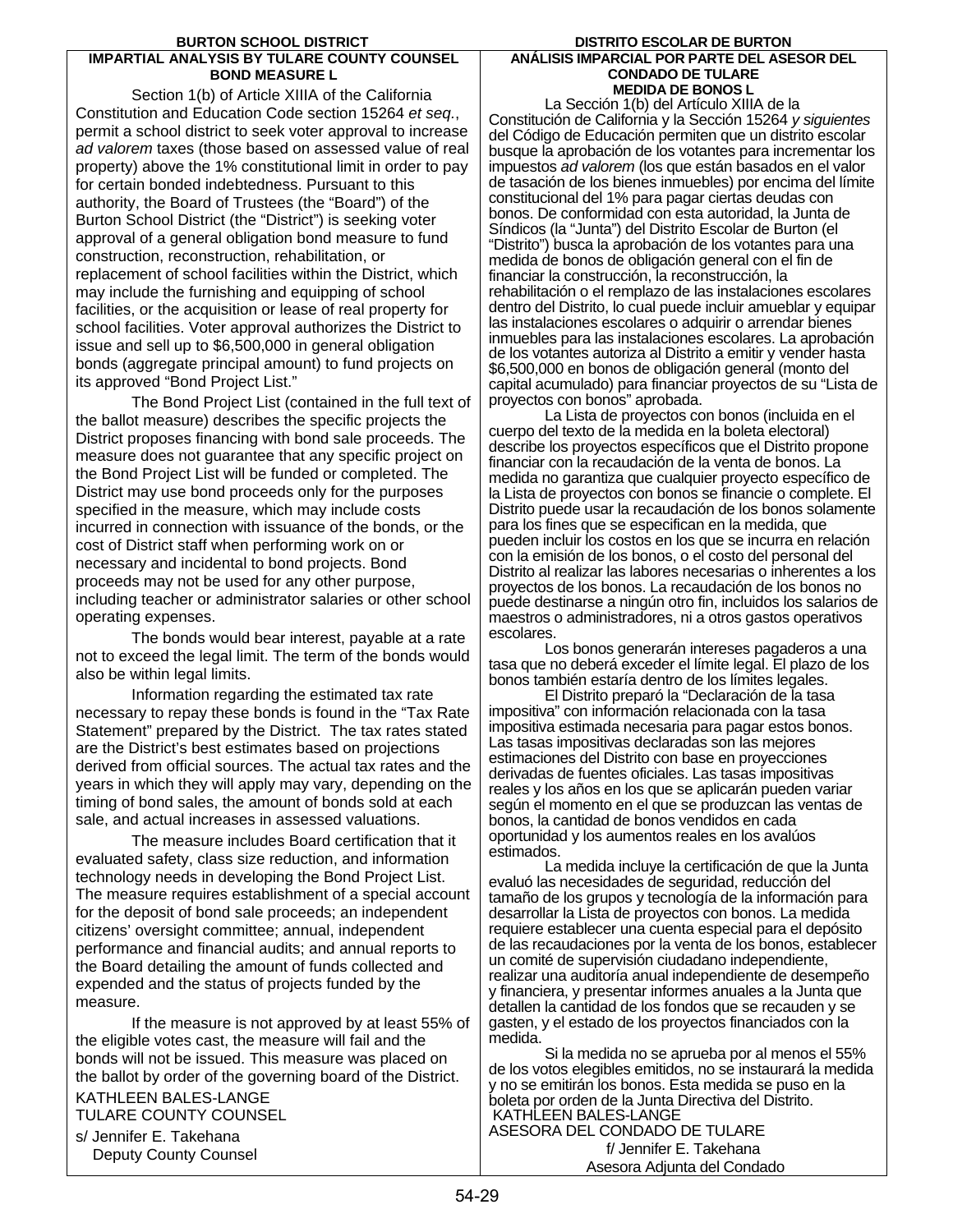# **TAX RATE STATEMENT BOND MEASURE L**

An election will be held in the Burton School District (the "District") on November 8, 2016 to authorize the sale of \$6,500,000 in general obligation bonds. The following information is submitted in compliance with Sections 9400-9404 of the California Elections Code.

The best estimate of the tax rate that would be required to fund this bond issue during the first fiscal year after the sale of the first series of bonds, based on estimated assessed valuations available at the time of filing of this statement, is \$.02987 per \$100 (\$29.87 per \$100,000) of assessed valuation in fiscal year 2017-18.

The best estimate of the tax rate that would be required to fund this bond issue during the first fiscal year after the sale of the last series of bonds, based on estimated assessed valuations available at the time of filing of this statement, is \$.02987 per \$100 (\$29.87 per \$100,000) of assessed valuation in fiscal year 2022-23.

The best estimate of the highest tax rate that would be required to fund this bond issue, based on estimated assessed valuations available at the time of filing this statement, is \$.02987 per \$100 (\$29.87 per \$100,000) of assessed valuation.

The best estimate from official sources of the total debt service, including the principal and interest, that would be required to be repaid if all the bonds are issued and sold will be approximately \$14,100,000.

These estimates are based on projections derived from information obtained from official sources. The actual tax rates and the years in which they will apply may vary depending on the timing of bond sales, the amount of bonds sold at each sale and actual increases in assessed valuations. The timing of the bond sales and the amount of bonds sold at any given time will be determined by the needs of the District. Actual assessed valuations will depend upon the amount and value of taxable property within the District as determined in the assessment and the equalization process.

Dated: August 9<sup>th</sup>, 2016

s/ Sharon Kamberg **Superintendent** Burton School District

# **BURTON SCHOOL DISTRICT DISTRITO ESCOLAR DE BURTON DECLARACIÓN DE TASAS IMPOSITIVAS MEDIDA DE BONOS L**

Se llevará a cabo una elección en el Distrito Escolar de Burton (el "Distrito") el 8 de noviembre de 2016 para autorizar la venta de \$6,500,000 en bonos de responsabilidad general. La siguiente información se presenta de conformidad con las Secciones 9400-9404 del Código Electoral de California.

La mejor estimación de la tasa impositiva que se requerirá para financiar esta emisión de bonos durante el primer año fiscal después de la venta de la primera serie de bonos, con base en los avalúos estimados disponibles en el momento de presentar esta declaración, es de \$.02987 por cada \$100 (\$29.87 por cada \$100,000) del avalúo estimado para el año fiscal 2017-2018.

La mejor estimación de la tasa impositiva que se requerirá para financiar esta emisión de bonos durante el primer año fiscal después de la venta de la última serie de bonos, con base en los avalúos estimados disponibles al momento de presentar esta declaración, es de \$.02987 por cada \$100 (\$29.87 por cada \$100,000) del avalúo estimado para el año fiscal 2022-2023.

La mejor estimación de la tasa impositiva más alta que se requerirá para financiar esta emisión de bonos, con base en los avalúos estimados disponibles al momento de presentar esta declaración, es de \$.02987 por cada \$100 (\$29.87 por cada \$100,000) del avalúo estimado.

La mejor estimación que tienen las fuentes oficiales del monto total del servicio de la deuda, incluidos el capital y los intereses, que sería necesario pagar si todos los bonos se emiten y se venden sería aproximadamente de \$14,100,000.

Estas estimaciones se basan en proyecciones derivadas de información obtenida de fuentes oficiales. Las tasas impositivas reales y los años en los que se aplicarán pueden variar según el momento en el que se produzcan las ventas de bonos, la cantidad de bonos vendidos en cada oportunidad y los aumentos reales en los avalúos estimados. El momento en el que se produzcan las ventas de bonos y la cantidad de bonos vendidos en cualquier momento serán determinados por las necesidades del Distrito. Los avalúos calculados reales dependerán de la cantidad y el valor de la propiedad gravada dentro del Distrito según se determinó en el proceso de evaluación y equiparación.

Fecha: 9 de agosto de 2016

f/ Sharon Kamberg Superintendente Distrito Escolar de Burton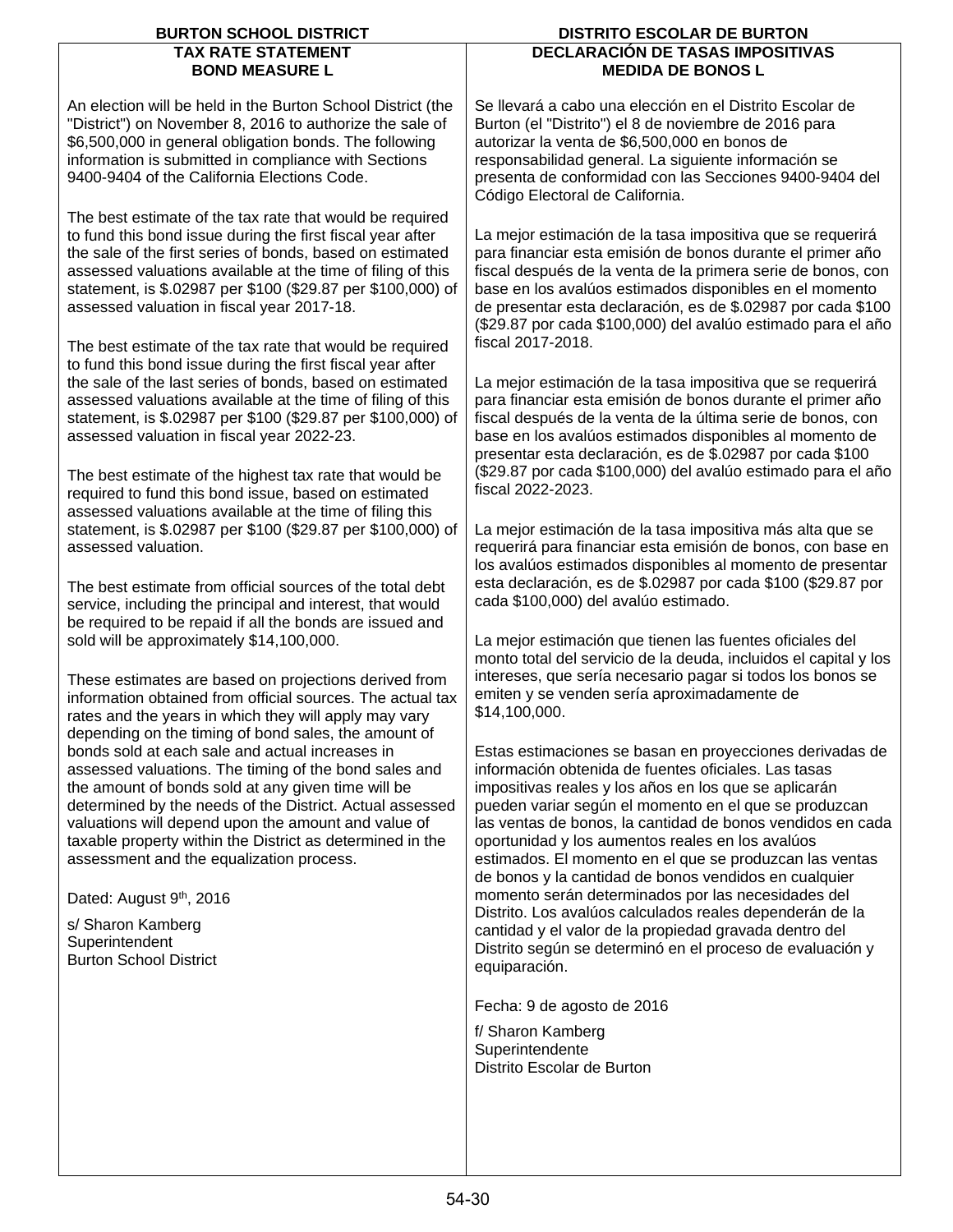# **ARGUMENT IN FAVOR OF MEASURE L**

Everyone knows the importance and value of having quality schools. From higher achieving students, to greater neighborhood safety and improved property values, quality schools make a difference. While our teachers and staff do a great job in educating our children, many classrooms and school facilities in the Burton School District are outdated and inadequate to provide students with the facilities they need to succeed. This is why our children need your **YES vote on Measure L!**

In June our bond measure narrowly lost by just over 100 votes. Let's make sure that doesn't happen again. Aging classrooms and facilities must be upgraded since many do not meet 21st century standards. Measure L would allow the District to improve our schools and the quality of education provided to local children. By investing in our schools, we can meet today's educational standards and improve our community.

If passed, Measure L will provide funding to make critical facility improvements at local elementary and middle schools by:

- Repairing or replacing leaky roofs
- Making health and safety improvements
- Replacing outdated heating, ventilation and air-conditioning systems
- Replacing deteriorating plumbing systems
- Upgrading inadequate electrical systems
- Modernizing outdated classrooms, restrooms and school facilities

Measure L makes financial sense and protects taxpayers.

- All funds must be spent locally and cannot be taken by the state.
- By law, spending must be reviewed and annually audited by an independent citizens' oversight committee.
- Funds can only be spent to improve local schools, not for teacher or administrator salaries.

Measure L upgrades and renovates old and inadequate classrooms, improves the education of local children, and maintains the quality of our community**.** That's something we can all support. Please join us and VOTE YES ON MEASURE L!

s/ Eddie Hernandez Board Pres BSD

> Amber Bush Amber Bush D.C.

 Jimmy Rodriguez Bussiness Owner

 John Buckton Retired Dentist

 Robert L Taylor Jr. Business Owner

**NO ARGUMENT AGAINST THIS MEASURE WAS SUBMITTED**

# **BURTON SCHOOL DISTRICT DISTRITO ESCOLAR DE BURTON**

#### **ARGUMENTO A FAVOR DE LA MEDIDA L**

Todos conocen la importancia y el valor de tener escuelas de calidad. Desde estudiantes con mayores logros hasta mayor seguridad en el vecindario y valores más altos de las propiedades, las escuelas de calidad marcan la diferencia. Los maestros y el personal se esfuerzan al máximo para educar a nuestros hijos; sin embargo, muchos salones de clases y las instalaciones del Distrito Escolar Unificado de Burton son antiguos e inadecuados para brindar a los alumnos las instalaciones que necesitan para alcanzar el éxito. Por esta razón, ¡nuestros niños necesitan su **voto A FAVOR de la medida L!**

En junio, nuestra medida de bonos solo perdió por un poco más de 100 votos. Asegurémonos de que eso no vuelva a pasar. Los obsoletos salones de clases e instalaciones deben mejorarse, ya que muchos de ellos no cumplen con los estándares del siglo XXI. La Medida L permitirá al distrito mejorar nuestras escuelas y la calidad de la educación que se brinda a los alumnos locales. Al invertir en nuestras escuelas, podemos cumplir con los estándares educativos actuales y mejorar nuestra comunidad.

Si se aprueba, la Medida L proporcionará financiamiento para realizar mejoras importantes en las instalaciones de las escuelas primarias y secundarias locales al:

- reparar o reemplazar techos con goteras
- realizar mejoras en materia de salud y seguridad
- reemplazar los sistemas de calefacción, ventilación<br>y aire acondicionado obsoletos
- reemplazar los sistemas de plomería deteriorados
- mejorar los sistemas eléctricos inadecuados
- modernizar los salones de clases, baños e instalaciones escolares obsoletas

La Medida L tiene sentido desde el punto de vista financiero y protege a los contribuyentes.

- Todos los fondos se deben usar de manera local y no pueden ser utilizados por el estado.
- Por ley, un comité independiente de supervisión ciudadana debe revisar y auditar el gasto anualmente.
- Los fondos solo podrán utilizarse para mejorar las escuelas locales y no para pagar los salarios de los maestros o administradores.

La Medida L actualiza y renueva los salones de clases antiguos e inadecuados, mejora la educación de los niños locales y mantiene la calidad de nuestra comunidad**.** Todos podemos apoyar esta medida. ¡Acompáñenos y VOTE A FAVOR DE LA MEDIDA L!

 f/ Eddie Hernandez Presidente de la Junta del Distrito Escolar de Burton (Burton School District, BSD)

 Amber Bush Amber Bush, D.C.

 Jimmy Rodriguez **Empresario** 

 John Buckton Dentista jubilado

 Robert L Taylor Jr. Empresario

**NO SE PRESENTÓ ARGUMENTO ALGUNO EN CONTRA DE ESTA MEDIDA**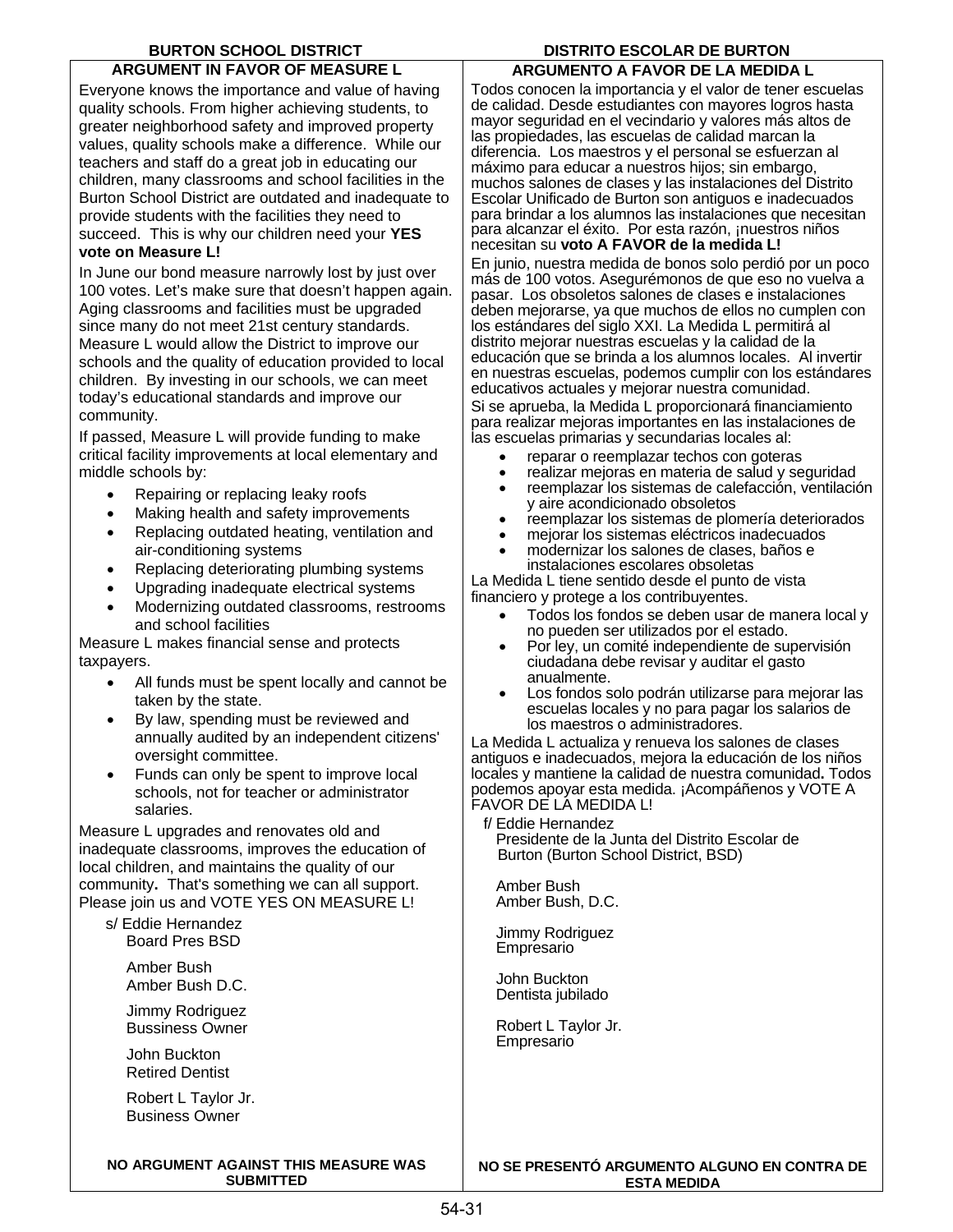This proposition may be known and referred to as the Burton School District General Obligation Bond of 2016, or Measure L.

#### BOND AUTHORIZATION

By approval of this proposition by at least 55% of the registered voters voting on the proposition, the Burton School District (the "District") shall be authorized to issue and sell bonds of up to \$6.5 million in aggregate principal amount to provide financing for the specific school facilities projects listed in the Bond Project List below, and in order to qualify to receive State matching grant funds, subject to all of the accountability safeguards specified below.

#### ACCOUNTABILITY SAFEGUARDS

The provisions in this section are specifically included in this proposition in order that the District's voters and taxpayers may be assured that their money will be spent wisely to address specific facilities needs of the District, all in compliance with the requirements of Article XIII A, Section 1(b)(3) of the State Constitution, and the Strict Accountability in Local School Construction Bonds Act of 2000 (codified at Education Code Sections 15264 and following).

Evaluation of Needs. The Board of Education hereby certifies that it has evaluated safety, class size reduction and information technology needs in developing the Bond Project List.

Limitation on Use of Bond Proceeds. The State of California does not have the power to take locally approved school district bond funds for any State purposes. The Constitution allows proceeds from the sale of bonds authorized by this proposition to be used only for the construction, reconstruction, rehabilitation, or replacement of school facilities listed in this proposition, including the furnishing and equipping of school facilities, or the acquisition or lease of real property for school facilities, and not for any other purpose, including teacher and administrator salaries and other school operating expenses. Proceeds of the bonds may be used to pay or reimburse the District for the cost of District staff only when performing work on or necessary and incidental to the bond projects.

Independent Citizens' Oversight Committee. The Board of Education shall establish an independent Citizens' Oversight Committee (pursuant to Education Code Section 15278 and following), to ensure bond proceeds are spent only for the school facilities projects listed in the Bond Project List. The committee shall be established within 60 days of the date on which the Board of Trustees enters the election results on its minutes.

Annual Performance Audits. The Board of Education shall conduct an annual, independent performance audit to ensure that the bond proceeds have been expended only on the school facilities projects listed in the Bond Project List.

Annual Financial Audits. The Board of Education shall conduct an annual, independent financial audit of the bond proceeds (which shall be separate from the District's regular annual financial audit) until all of those proceeds have been spent for the school facilities projects listed in the Bond Project List.

Special Bond Proceeds Account; Annual Report to Board. Upon approval of this proposition and the sale of any bonds approved, the Board of Education shall take actions necessary pursuant to Government Code Section 53410 and following to establish an account in which proceeds of the sale of bonds will be deposited. As long as any proceeds of the bonds remain unexpended, the Superintendent or the Chief Business Official of the District (or such other employee as may perform substantially similar duties) shall cause a report to be filed with the Board no later than December 31 of each year, commencing December 31 of the year in which bonds are first issued, stating (1) the amount of bond proceeds received and expended in that year, and (2) the status of any project funded or to be funded from bond proceeds. The report may relate to the calendar year, fiscal year, or other appropriate annual period as such officer shall determine, and may be incorporated into the annual budget, audit, or other appropriate routine report to the Board.

### FURTHER SPECIFICATIONS

Specific Purposes. All of the purposes enumerated in this proposition shall be united and voted upon as one single proposition, pursuant to Education Code Section 15100, and shall constitute the specific purposes of the bonds, and proceeds of the bonds shall be spent only for such purposes, pursuant to Government Code Section 53410.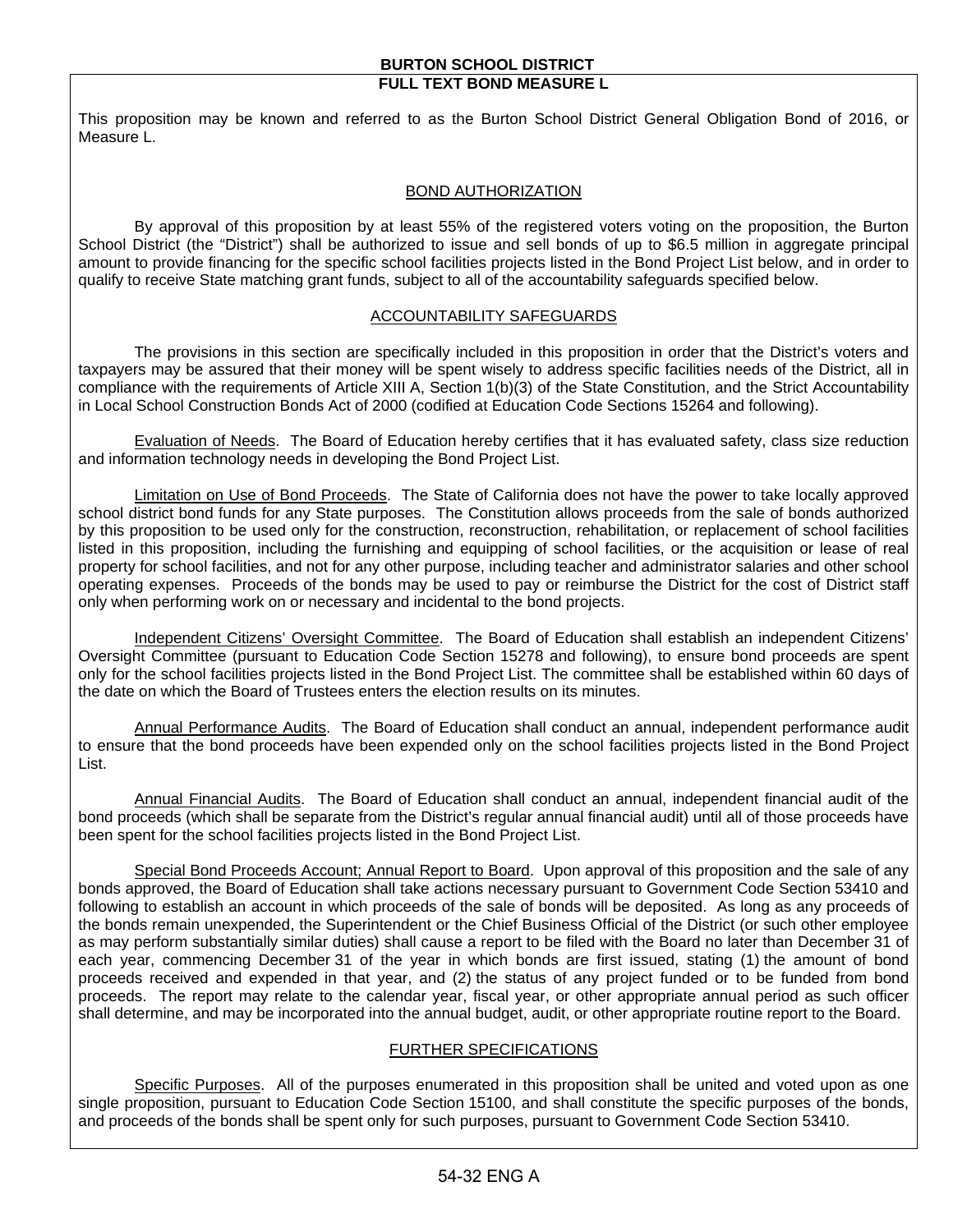#### **BURTON SCHOOL DISTRICT**

Joint Use. The District may enter into agreements with the County of Tulare, or other public agencies or nonprofit organizations for joint use of school facilities financed with the proceeds of the bonds in accordance with Education Code Section 17077.42 (or any successor provision). The District may seek State grant funds for eligible joint-use projects as permitted by law, and this proposition hereby specifies and acknowledges that bond funds will or may be used to fund all or a portion of the local share for any eligible joint-use projects identified in the Bond Project List or as otherwise permitted by California State regulations, as the Board of Education shall determine.

Rate of Interest. The bonds shall bear interest at a rate per annum not exceeding the statutory maximum, payable at the time or times permitted by law.

Term of Bonds. The number of years the whole or any part of the bonds are to run shall not exceed the legal limit, though this shall not preclude bonds from being sold which mature prior to the legal limit.

### BOND PROJECT LIST

The Bond Project List below describes the specific projects the Burton School District proposes to finance with proceeds of the bonds. Listed projects will be completed as needed at a particular school site according to Boardestablished priorities, and the order in which such projects appear on the Bond Project List is not an indication of priority for funding or completion. The final cost of each project will be determined as plans are finalized, construction bids are awarded, and projects are completed. Certain construction funds expected from non-bond sources, including State grant funds for eligible projects, have not yet been secured. Until all project costs and funding sources are known, the Board of Education cannot determine the amount of bond proceeds available to be spent on each project, nor guarantee that the bonds will provide sufficient funds to allow completion of all listed projects. Completion of some projects may be subject to further government approvals or appropriation by State officials and boards, to local environmental review, and to input from the public. For these reasons, inclusion of a project on the Bond Project List is not a guarantee that the project will be funded or completed.

Unless otherwise noted, the projects in the Bond Project List are authorized to be completed at each or any of the District's sites, as shall be approved by the Board of Education:

- Repair or replace leaky roofs
- Make health and safety improvements, including fire alarms and security fencing
- Replace outdated heating, ventilation and air-conditioning systems
- Replace deteriorating plumbing systems
- Upgrade inadequate electrical systems
- Modernize outdated classrooms, restrooms and school facilities
- Improve student safety at drop-off and pick-up areas
- Modernize/renovate classrooms to meet 21<sup>st</sup> century educational standards
- Replace existing wiring systems to meet current electrical and accessibility codes and increased capacity
- Federal and State-mandated Occupational Safety & Health Administration (OSHA) safety upgrades including playground equipment replacement
- All Federal and State-mandated Americans with Disabilities Act (ADA) accessibility upgrades including site access, parking, staff and student restrooms, relocation of some existing electrical devices, drinking fountains, playground equipment, etc.
- Upgrade school site parking, roadways, utilities and grounds
- Purchase land, as needed, for future growth
- Abate and remove hazardous materials identified prior or during construction
- Repair, replace and/or upgrade paved surfaces, turf, and other grounds to eliminate safety hazards and improve outside instructional areas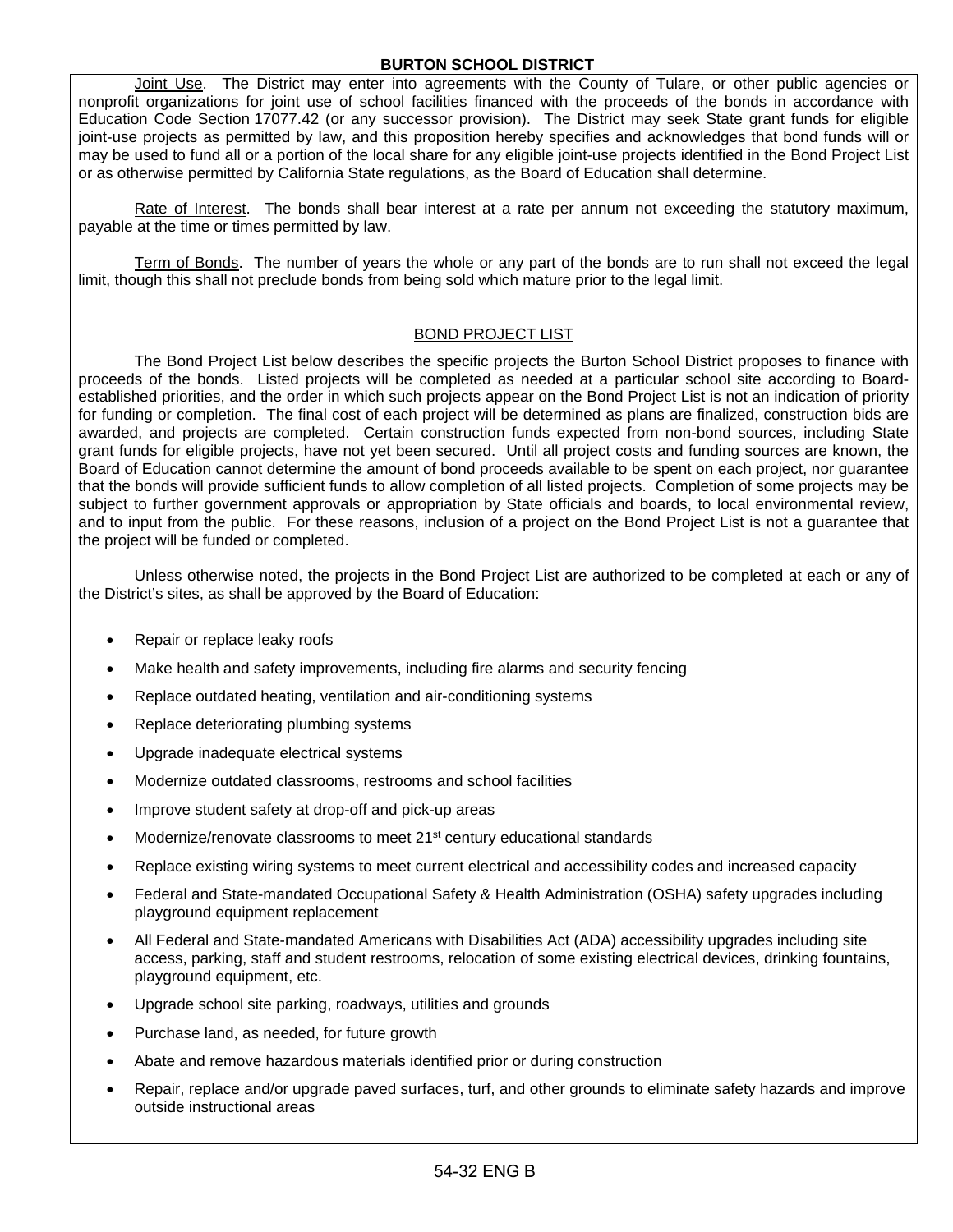#### **BURTON SCHOOL DISTRICT**

The listed projects will be completed as needed. Each project is assumed to include its share of furniture, equipment, architectural, engineering, and similar planning costs, program/project management, staff training expenses and a customary contingency for unforeseen design and construction costs. In addition to the listed projects stated above, the list also includes the acquisition of a variety of instructional, maintenance and operational equipment, including the reduction or retirement of outstanding lease obligations and interim funding incurred to advance fund projects from the list; installation of signage and fencing; payment of the costs of preparation of all facility planning, facility studies, assessment reviews, facility master plan preparation and updates, environmental studies (including environmental investigation, remediation and monitoring), design and construction documentation, and temporary housing of dislocated District activities caused by construction projects. In addition to the projects listed above, the repair and renovation of each of the existing school facilities may include, but not be limited to, some or all of the following: renovation of student and staff restrooms; repair and replacement of heating and ventilation systems; upgrade of facilities for energy efficiencies; repair and replacement of worn-out and leaky roofs, windows, walls, doors and drinking fountains; installation wiring and electrical systems to safely accommodate computers, technology and other electrical devices and needs; upgrades or construction of support facilities, including administrative, physical education/athletic facilities and performing arts buildings and maintenance yards; repair and replacement of fire alarms, emergency communications and security systems; resurfacing or replacing of hard courts, turf and irrigation systems and campus landscaping and play fields; expand parking; install interior and exterior painting and floor covering; demolition; and construction of various forms of storage and support spaces, upgrade classrooms, bleachers, kitchens, repair, upgrade and install interior and exterior lighting systems; replace outdated security fences and security systems. The upgrading of technology infrastructure includes, but is not limited to, computers, LCD projectors, portable interface devices, servers, switches, routers, modules, sound projection systems, laser printers, digital white boards, document projectors, upgrade voice-over-IP, call manager and network security/firewall, wireless technology systems and other miscellaneous equipment and software. The allocation of bond proceeds will be affected by the District's receipt of State matching funds and the final costs of each project. In the absence of State matching funds, which the District will aggressively pursue to reduce the District's share of the costs of the projects, the District will not be able to complete some of the projects listed above. The budget for each project is an estimate and may be affected by factors beyond the District's control. Some projects throughout the District, such as gyms, fields and performing arts facilities, may be undertaken as joint use projects in cooperation with other local public or non-profit agencies. The final cost of each project will be determined as plans and construction documents are finalized, construction bids are received, construction contracts are awarded and projects are completed. Based on the final costs of each project, certain of the projects described above may be delayed or may not be completed. Demolition of existing facilities and reconstruction of facilities scheduled for repair and upgrade may occur, if the Board determines that such an approach would be more cost-effective in creating more enhanced and operationally efficient campuses. Necessary site preparation/restoration may occur in connection with new construction, renovation or remodeling, or installation or removal of relocatable classrooms, including ingress and egress, removing, replacing, or installing irrigation, utility lines, trees and landscaping, relocating fire access roads, and acquiring any necessary easements, licenses, or rights of way to the property. Proceeds of the bonds may be used to pay or reimburse the District for the cost of District staff when performing work on or necessary and incidental to bond projects and the costs of issuing the bonds. Bond proceeds shall only be expended for the specific purposes identified herein. The District shall create an account into which proceeds of the bonds shall be deposited and comply with the reporting requirements of Government Code § 53410.

#### **The Bond Project List shall be considered a part of this ballot proposition, and shall be reproduced in any official document required to contain the full statement of the bond proposition.**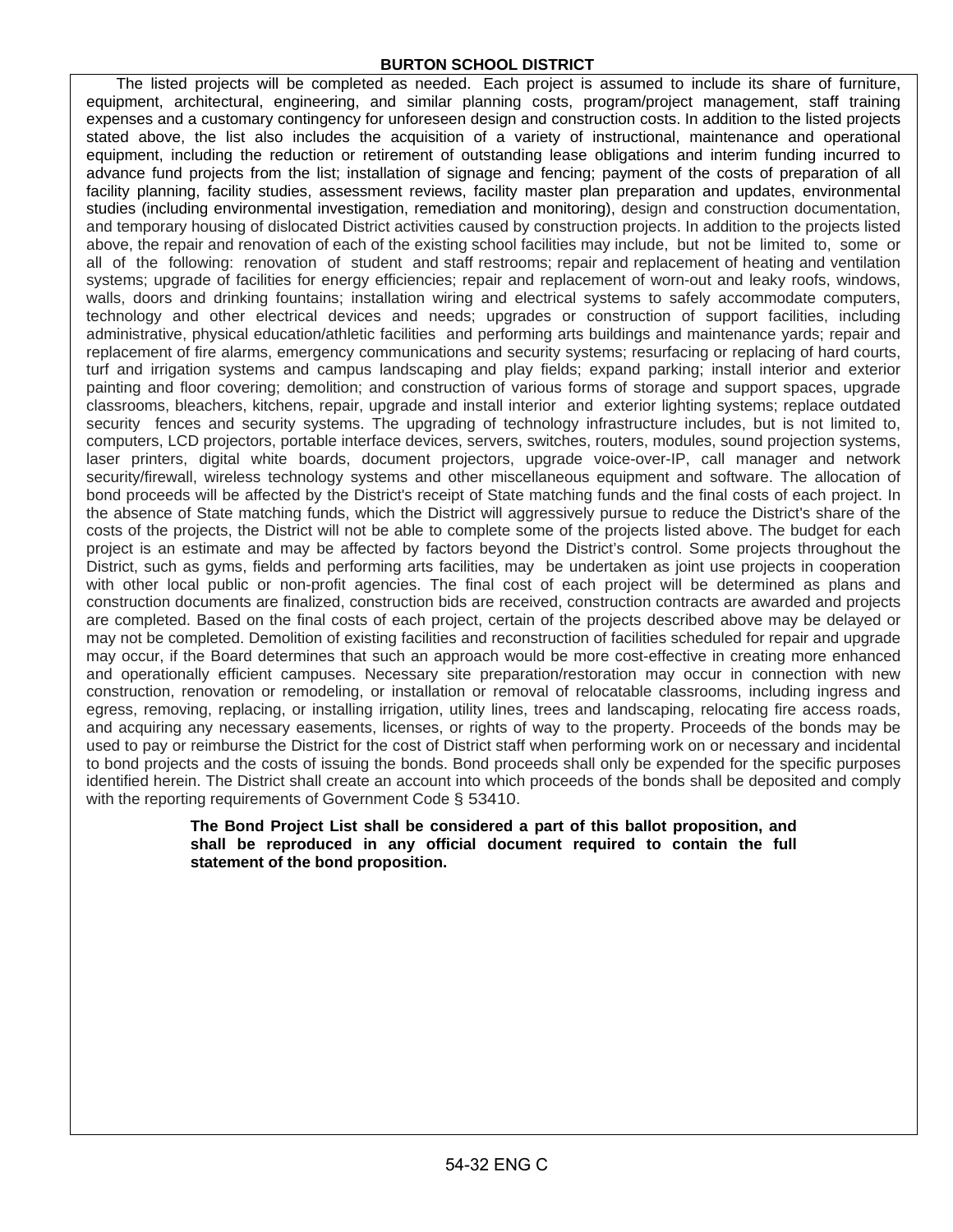#### **DISTRITO ESCOLAR DE BURTON**

propuesta, de acuerdo con la Sección 15100 del Código de Educación, y constituirán los objetivos exclusivos específicos de los bonos, y la recaudación de los mismos se utilizará solamente para tal fin, de acuerdo con la Sección 53410 del Código de Gobierno.

Uso conjunto. El Distrito podrá establecer acuerdos con el condado de Tulare u otras agencias públicas u organizaciones sin fines de lucro para usar de forma conjunta las instalaciones de la escuela financiadas con la recaudación de fondos procedente de los bonos, según la Sección 17077.42 (u otra disposición posterior). El Distrito puede buscar fondos de subvención estatal para proyectos de uso conjunto elegibles, según lo permita la ley, y esta propuesta especifica y reconoce que la recaudación de fondos por la venta de bonos se usará o puede usarse para financiar toda o una parte de la participación local para cualquier proyecto de uso conjunto elegible identificado en la Lista de proyectos con bonos o de cualquier otra forma permitida por la reglamentación del estado de California, según lo determine la Junta de Educación.

Tasa de interés. Los bonos generarán intereses a una tasa anual que no deberá exceder el máximo estatutario; dichos intereses deben pagarse en el tiempo o los tiempos que la ley permita.

Plazo de los bonos. El número de años en los que todos los bonos o parte de ellos se administren no deberá exceder el límite legal, aunque esto no impedirá que se vendan los bonos que venzan antes del límite establecido por la ley.

# LISTA DE PROYECTOS CON BONOS

La Lista de proyectos con bonos que se proporciona a continuación describe los proyectos específicos que el Distrito Escolar de Burton sugiere financiar con la recaudación de fondos de los bonos. Los proyectos de la lista se completarán conforme sea necesario en los planteles escolares en particular, según las prioridades establecidas por la junta, y el orden en el que dichos proyectos aparezcan en la Lista de proyectos con bonos no es indicativo de la prioridad para recibir fondos o para que se lleven a cabo. El costo final de cada proyecto se determinará cuando se elaboren los planes, se asignen las ofertas de construcción y se completen los proyectos. No es seguro que se reciban otros fondos de construcción específicos de fuentes diferentes a los bonos, como fondos de subvenciones estatales, para proyectos que cumplen con los requisitos. Hasta que no se conozcan todos los costos y las fuentes de financiamiento de los proyectos, la Junta de Educación no podrá determinar la cantidad de dinero proveniente de los bonos que esté disponible para invertirse en cada proyecto, ni garantizar que los bonos proporcionen suficientes fondos para permitir que todos los proyectos que aparecen en la lista puedan llevarse a cabo. El desarrollo de algunos proyectos puede estar sujeto a aprobaciones adicionales del gobierno o asignaciones por parte de funcionarios o juntas del estado, para su revisión ambiental local, así como a retroalimentación por parte del público. Por estas razones, la inclusión de un proyecto en la Lista de proyectos con bonos no garantiza que el proyecto recibirá fondos ni que se finalizará.

A menos que se indique lo contrario, los proyectos incluidos en la Lista de proyectos están autorizados para completarse en todos o cualquiera de los planteles del Distrito, según lo apruebe la Junta de Educación:

- Reparar o reemplazar techos con goteras
- Hacer mejoras en cuanto a seguridad y salud, incluidas alarmas de incendios y rejas de seguridad
- Reemplazar sistemas viejos de calefacción, ventilación y aire acondicionado
- Reemplazar los sistemas de plomería deteriorados
- Mejorar los sistemas eléctricos inadecuados
- Modernizar los salones de clases, baños e instalaciones escolares obsoletas
- Mejorar la seguridad de los alumnos en las áreas para dejar y recoger a los alumnos
- Modernizar o renovar los salones de clase para que cumplan con los estándares educativos del siglo XXI
- Reemplazar los sistemas eléctricos existentes para que cumplan con los códigos actuales de electricidad y accesibilidad, y para aumentar su capacidad
- Realizar mejoras en la seguridad por mandato federal y estatal de la Administración de Seguridad Ocupacional y Salud (Occupational Safety & Health Administration, OSHA) que incluyen el reemplazo de equipo del patio de juegos.
- Hacer mejoras en la accesibilidad requeridas de forma federal y estatal por la Ley de Estadounidenses con Discapacidades (Americans with Disabilities Act, ADA) que incluyen acceso al plantel, estacionamiento, baños para el personal y los alumnos, la reubicación de algunos dispositivos eléctricos existentes, bebederos, equipo para el patio de juegos, etc.
- Mejorar el estacionamiento, los caminos, los servicios públicos y los predios en las instalaciones de la escuela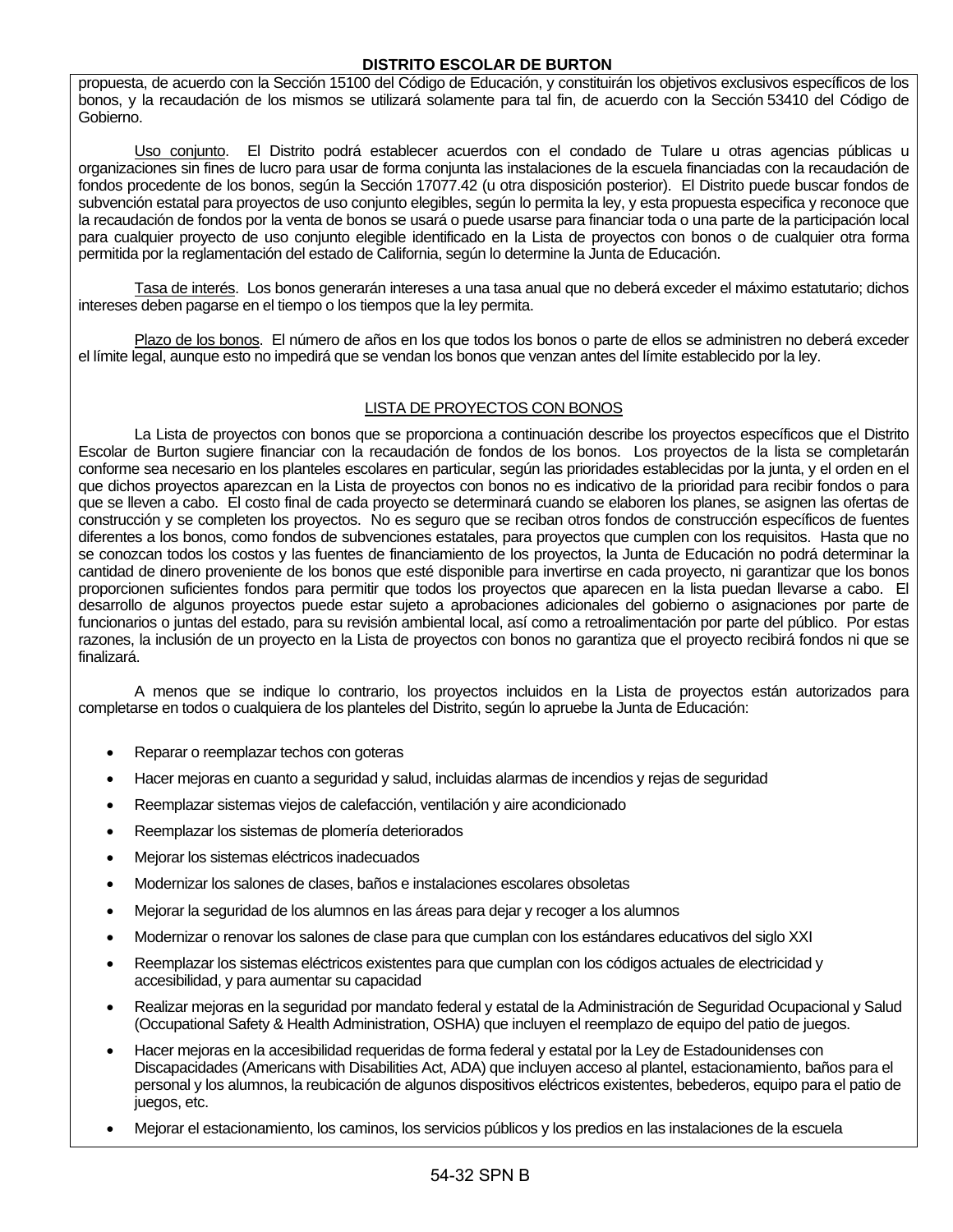- Comprar terreno, si fuera necesario, para el crecimiento futuro
- Disminuir y retirar materiales peligrosos identificados antes de o durante la construcción
- Reparar, reemplazar o mejorar las superficies pavimentadas, con césped y otras superficies para eliminar los riesgos de seguridad y mejorar las áreas educativas al aire libre

Los proyectos en la lista se llevarán a cabo conforme sea necesario. Se supone que cada proyecto incluye la parte correspondiente a los gastos de muebles, equipo, arquitectura, ingeniería y otros costos de planificación; los costos de administración del programa o proyecto y de capacitación del personal; y una estimación de riesgo habitual por gastos de diseño y construcción imprevistos. Además de los proyectos mencionados anteriormente, la lista también incluye la adquisición de una gran variedad de equipos educativos, de mantenimiento y de operación, que incluyen la reducción o el retiro de obligaciones de alquiler pendientes y la provisión temporal de fondos en los que se haya incurrido para financiar por adelantado proyectos con fondos de la lista; la instalación de letreros y bardas; el pago de los costos de preparación de toda la planificación de las instalaciones, estudios de las instalaciones, revisiones de tasación, la preparación y actualización de planes maestros de las instalaciones, estudios ambientales (que incluyen la investigación ambiental, la descontaminación y la supervisión), la documentación del diseño y la construcción, y el albergue temporal de las actividades desplazadas del Distrito a causa de proyectos de construcción. Además de los proyectos mencionados anteriormente, la reparación y la renovación de cada una de las instalaciones escolares puede incluir, entre otros, algunos o todos los siguientes trabajos: la renovación de los baños de alumnos y del personal; la reparación y el reemplazo de los sistemas de calefacción y ventilación; la mejora de las instalaciones para que sean eficaces en energía; la reparación y el reemplazo de los techos desgastados y con goteras, y de ventanas, muros, puertas y bebederos; la instalación de cableado y sistema eléctricos para albergar cómodamente las computadoras, la tecnología y otros dispositivos eléctricos y necesidades; la mejora o construcción de instalaciones de apoyo, incluidos los edificios administrativos, las instalaciones atléticas y de educación física y de artes interpretativas, y patios de mantenimiento; la reparación y el reemplazo de los sistemas de alarmas contra incendios, de comunicación para casos de emergencia y de seguridad; el reemplazo o la recolocación de las duelas de las canchas, el piso de las piscinas, el césped y los sistemas de riego y los jardines y campos de juegos del plantel; la expansión del estacionamiento; la pintura del interior y el exterior y el asfaltado; la demolición; y la construcción de varias formas de espacio de almacenamiento y apoyo, la mejora de los salones de clases, la gradería, las cocinas, reparaciones, la mejora e instalación de sistemas de iluminación en el interior y el exterior; el reemplazo de los sistemas de seguridad y de bardas obsoletos. La mejora de la infraestructura tecnológica incluye, entre otras cosas, computadoras, proyectores con pantallas de cristal líquido (liquid crystal display, LCD), dispositivos de interfaz portátil, servidores, apagadores, ruteadores, módulos, sistemas de proyección de sonido, impresoras láser, pizarrones digitales, retroproyectores, mejorar la comunicación personal por voz, el conmutador y el cortafuegos o la seguridad de la red, la tecnología inalámbrica, y otros equipos y software variados. La recepción por parte del Distrito de fondos correspondientes del Estado y los costos finales de cada proyecto afectarán la forma en que se asignará la recaudación de los bonos. En la ausencia de fondos correspondientes del Estado, que el Distrito buscará de forma insistente para reducir su porción compartida del costo de los proyectos, el Distrito no tendrá la capacidad de completar algunos de los proyectos antes mencionados. El presupuesto para cada proyecto es una estimación y podrá verse afectado por factores que estén fuera del control del Distrito. Algunos de los proyectos que se piensan construir a lo largo del Distrito, como gimnasios, campos e instalaciones de artes interpretativas, pueden comenzarse como proyectos de uso conjunto en colaboración con otras agencias públicas locales o sin fines de lucro. El costo final de cada proyecto se determinará cuando se elaboren los planos y los documentos de construcción, se reciban las licitaciones de construcción, se adjudiquen las ofertas de construcción y se completen los proyectos. Con base en los costos finales de cada proyecto, algunos de los proyectos descritos anteriormente podrán postergarse o no completarse. Podrán demolerse instalaciones existentes y reconstruirse las que se hayan seleccionado para modernizarse o repararse si la junta determina que sería una forma más económica de crear planteles mejores y operativamente más eficientes. El proyecto puede incluir la preparación necesaria del área del proyecto, o su restauración en relación con nuevas construcciones, la renovación o remodelación, o la instalación y remoción de salones reubicables, incluidas las áreas de entrada y salida, el retiro, el reemplazo o la instalación de sistemas de riego, cables o tuberías de servicios públicos, árboles y paisajismo, la reubicación de caminos de acceso para bomberos, y la adquisición de todos los derechos de servidumbre, permisos o derechos de paso sobre la propiedad que sean necesarios. La recaudación de fondos por los bonos puede usarse para pagar o reembolsar al Distrito el costo del personal del Distrito por el trabajo que se realice en los proyectos de bonos o que sea necesario y esté relacionado con los mismos, y los costos de emitir los bonos. Los fondos provenientes de los bonos únicamente deberán invertirse en los propósitos específicos aquí identificados. El Distrito deberá abrir una cuenta en la que se depositarán los fondos provenientes de los bonos y deberá cumplir los requisitos de presentación de informes de la Sección 53410 del Código de Gobierno.

> **La Lista de proyectos con bonos se considerará parte de esta propuesta de boleta, y se reproducirá en cualquier documento oficial que requiera mencionar la declaración completa de la propuesta del bono.**